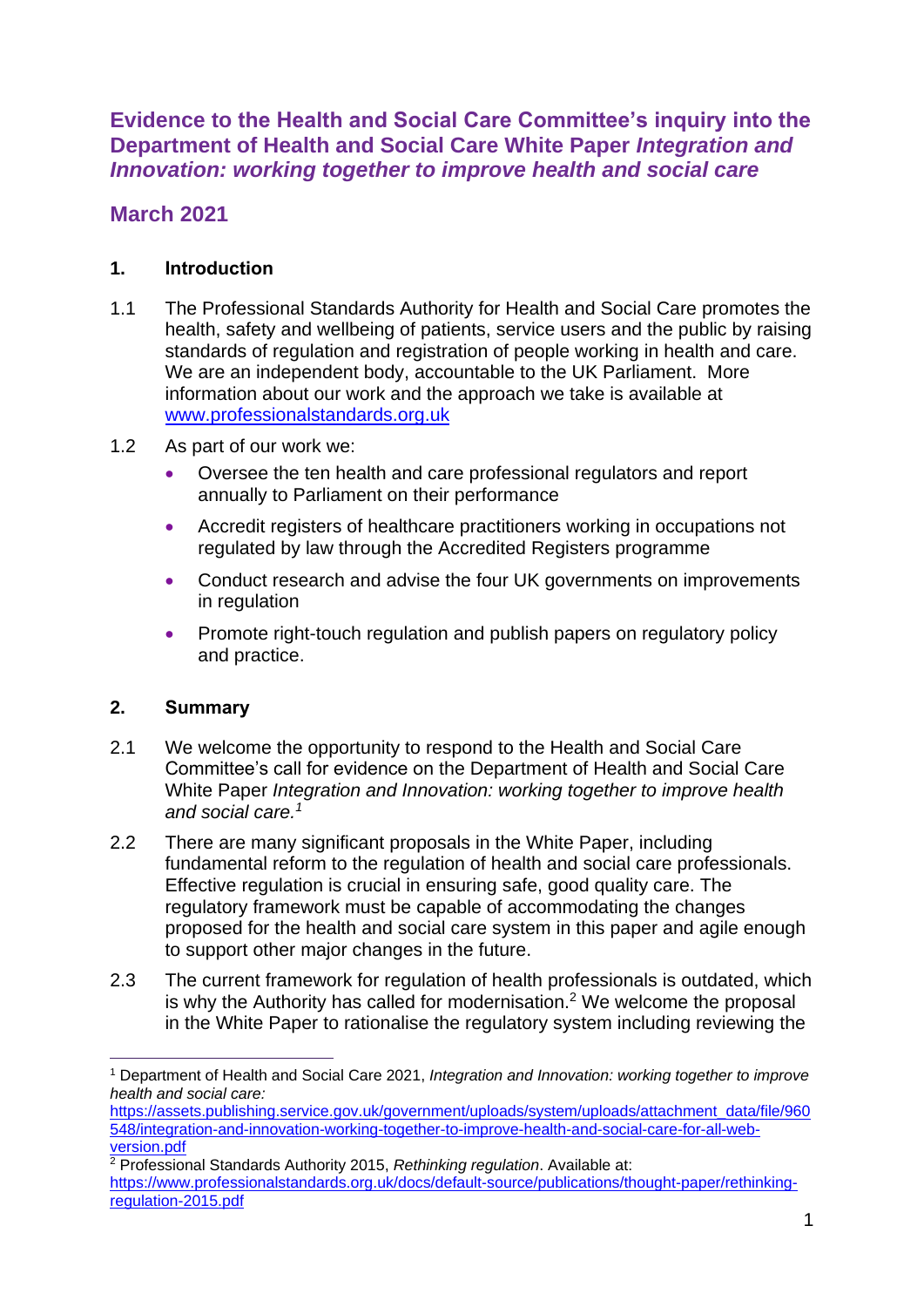number of regulators and ensuring that the right professional groups are statutorily regulated. We have advocated such reforms.

- 2.4 Alongside this White Paper there are other relevant policy developments. It is important that all changes that will impact on professional regulation and through it, professionals on the front line, are given careful attention so that reforms are aligned. This is the opportunity to provide a coherent regulatory framework that is consciously designed, and no longer a patched together jigsaw.
- 2.5 In our submission, we propose to:
	- Draw the Committee's attention to the parts of the White Paper relating to professional regulation, and the potential benefits of the underlying policy proposals
	- Suggest the need to think carefully about the merits or otherwise of using section 60 orders as a mechanism for abolishing regulatory bodies and moving professions in and out of statutory regulation; and suggest safeguards to ensure that these decisions are subject to proper scrutiny and are in the public interest
	- Highlight the multiple reform programmes across the health, social care and regulatory frameworks, and risks associated with the complexity and potential for lack of cohesion
	- Identify the links between the different reform programmes, and the role that we can play in providing assurance for any professions moving out of statutory regulation, through our revised Accredited Registers programme
	- Reiterate that proposals to give the Healthcare Safety Investigations Branch powers to carry out 'safe spaces' investigations need to strike an appropriate balance between learning and accountability, are compatible with the duty of candour and allow regulators to carry out their statutory functions.

## **3. Proposals relating to professional regulation**

- 3.1 Whilst proposals in the White Paper seeking greater integration of the health and care service have received the greatest focus, we would like to draw the Committee's attention to some of the additional proposals which have relevance to professional regulation.
- 3.2 Key proposals include those at 5.148-5.156, covering powers to widen the scope and use of section 60 orders and enable the Secretary of State for Health and Social Care to make further reforms including:
	- the power to remove a profession from regulation
	- powers to abolish an independent health or social care regulator
	- powers to remove restrictions regarding the power to delegate functions through legislation
	- clarifying the scope of section 60 to include senior NHS managers and leaders and other groups of workers (to allow implementation of the Kark recommendation on regulation of managers if required).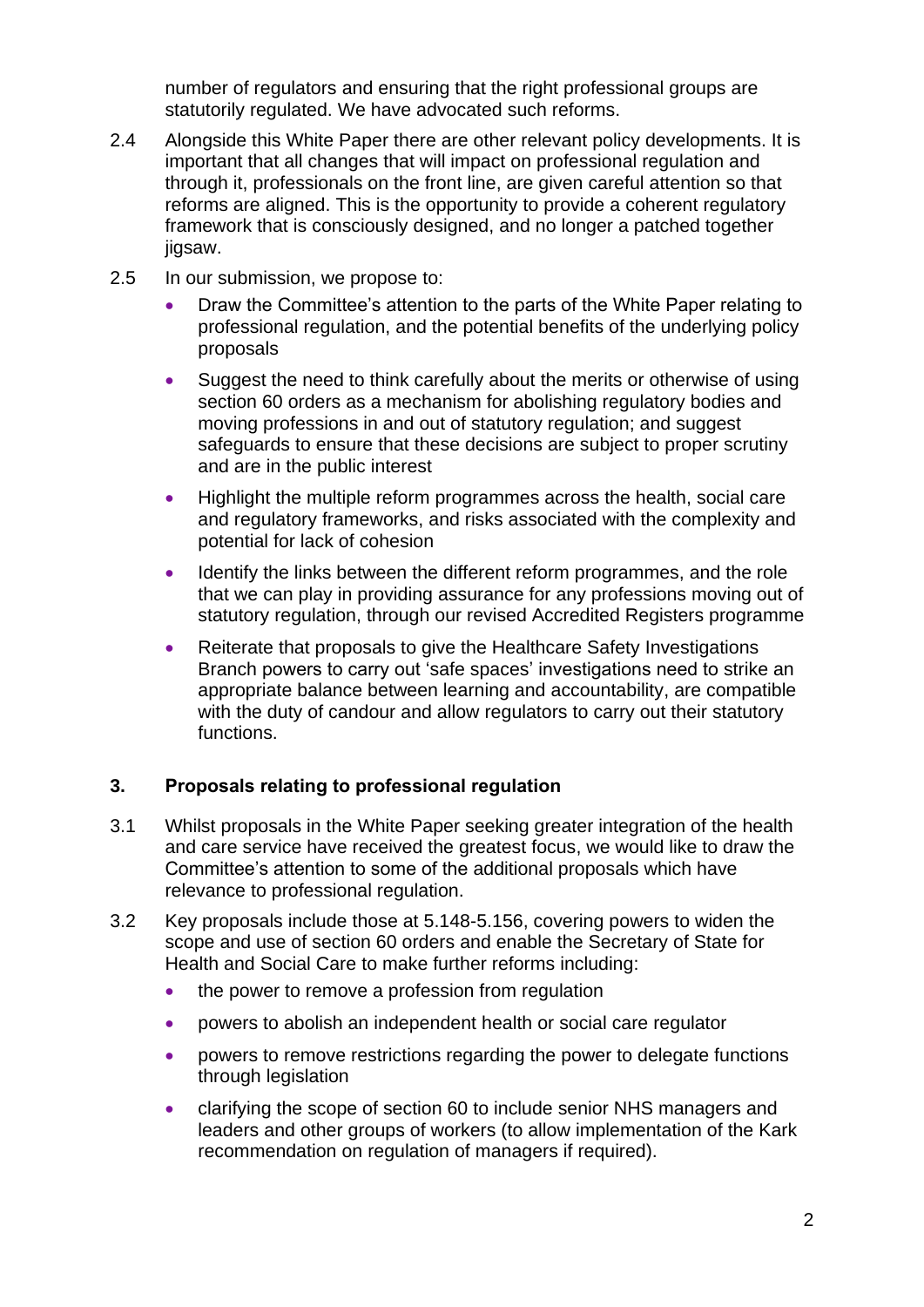- 3.3 The Authority has previously called for radical reforms to professional regulation and has laid out detailed proposals for change in *Right-touch reform*. <sup>3</sup> These include:
	- A single assurance body with a single shared register of health and care professionals to improve accessibility and transparency of regulation
	- A proper risk assessment model to indicate which groups should be regulated and the most proportionate form of regulation
	- A common set of standards across all health and care occupations
	- Joint working between regulators and others to recognise and prevent harm occurring
	- A shared independent tribunal service for adjudication on breach of professional standards and consideration of other shared regulatory functions
	- A new less adversarial fitness to practise model with a greater focus on remediation, to lessen the impact on all parties while protecting the public
	- Greater focus on local complaint resolution.
- 3.4 We welcome the commitment in the White Paper to consider the number of professional regulators. There are currently ten regulators under our oversight  $includ$  seven with a UK wide remit<sup>4</sup> and three covering different parts of the UK<sup>5</sup>. There are also the devolved social care regulators for Scotland, Wales and Northern Ireland which fall outside of our oversight.<sup>6</sup>
- 3.5 We carried out work for the Department of Health and Social Care in 2012 looking at cost effectiveness and efficiency of the professional regulators and highlighting potential gains to be made from mergers or sharing of different functions.<sup>7</sup>
- 3.6 However, it is important that structural reforms including mergers are not just pursued for cost and efficiency reasons and that the public interest remains paramount. This could include ensuring that any proposed changes would have wider benefits such as supporting multi-professional working in teams, integrated care and promoting a common approach to standards supporting patient safety such as the duty of candour.
- 3.7 We also welcome consideration of which groups should be in or out of statutory regulation. We have made the case for a risk-based mechanism to consider which groups should be statutorily regulated or how best to manage the risks. We have developed a methodology for this purpose described in

<sup>3</sup> Professional Standards Authority 2017, *Right-touch reform*. Available at: [https://www.professionalstandards.org.uk/publications/detail/right-touch-reform-a-new-framework-for](https://www.professionalstandards.org.uk/publications/detail/right-touch-reform-a-new-framework-for-assurance-of-professions)[assurance-of-professions](https://www.professionalstandards.org.uk/publications/detail/right-touch-reform-a-new-framework-for-assurance-of-professions) 

<sup>&</sup>lt;sup>4</sup> The General Medical Council, Nursing and Midwifery Council, General Dental Council, General Optical Council, General Chiropractic Council, General Osteopathic Council, Health and Care Professions Council.

<sup>5</sup> The General Pharmaceutical Council (regulates the pharmacy team in Great Britain), (the Pharmaceutical Society of Northern Ireland (regulates pharmacists in Northern Ireland and is ) and Social Work England (regulates social workers in England).

<sup>&</sup>lt;sup>6</sup> The devolved social care regulators are not under the Authority's oversight and are outside the scope of the proposals within the White Paper.

<sup>7</sup> Professional Standards Authority 2012, *Cost effectiveness and efficiency review of the health professional regulators*. Available at: [https://www.professionalstandards.org.uk/publications/detail/cost](https://www.professionalstandards.org.uk/publications/detail/cost-effectiveness-and-efficiency-review-of-the-health-professional-regulators)[effectiveness-and-efficiency-review-of-the-health-professional-regulators](https://www.professionalstandards.org.uk/publications/detail/cost-effectiveness-and-efficiency-review-of-the-health-professional-regulators)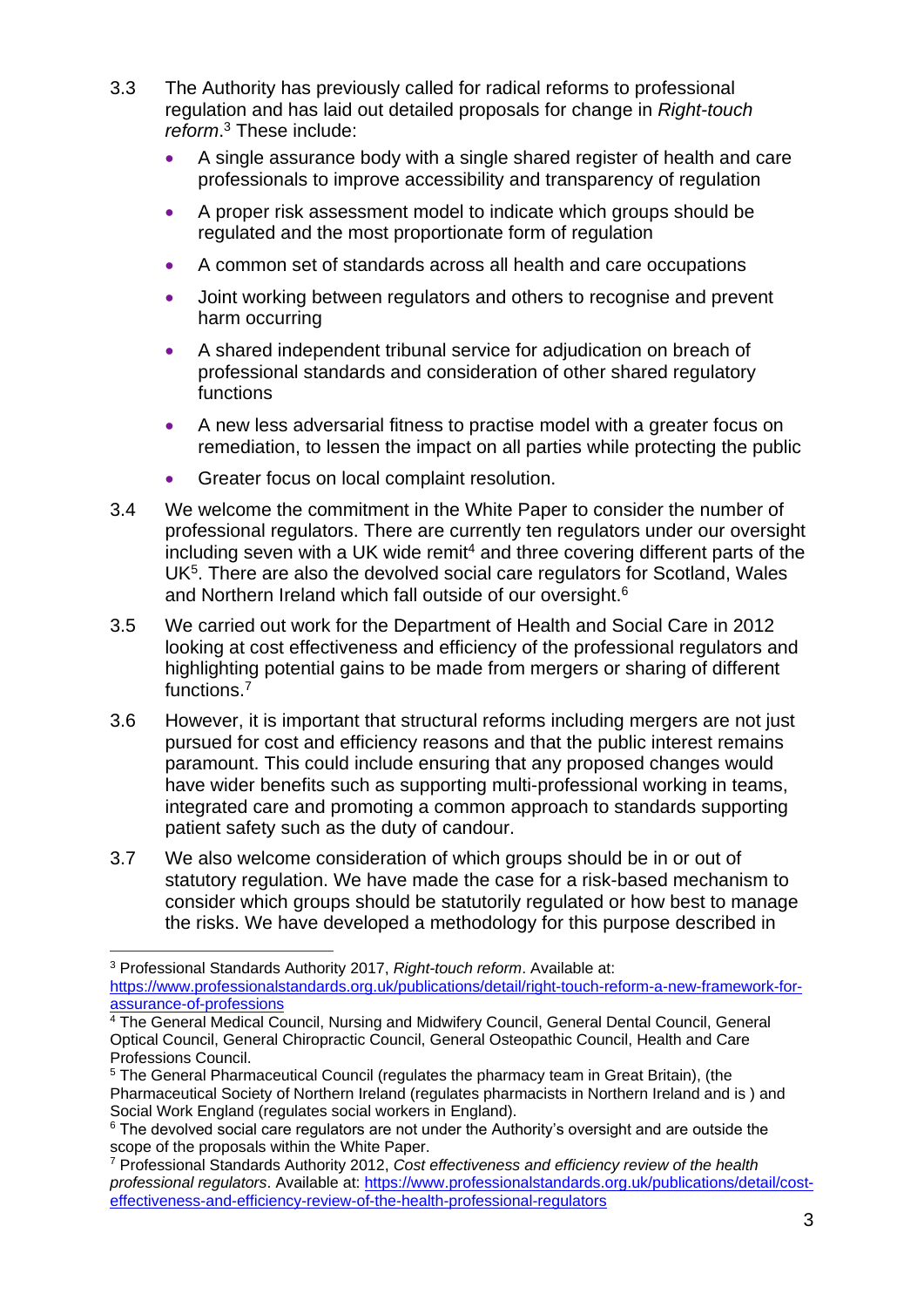*Right-touch assurance. <sup>8</sup>* We used this approach in 2019 to provide advice to Health Education England (HEE) regarding the risk of harm arising from the practice of sonographers.<sup>9</sup>

- 3.8 Government previously consulted on giving the Authority a statutory role advising on which groups within health and care should be regulated which we support.
- 3.9 Our recent public consultation on the future of the Accredited Registers programme, which was originally set up to provide assurance for those choosing services from unregulated roles in health and care, proposed that oversight should be proportionate to risk and further highlighted the need for a mechanism to achieve this.
- 3.10 Whilst we welcome the renewed focus placed on these two areas by the White Paper, the proposal to extend the use of section 60 as a legislative mechanism for abolishing regulatory bodies and moving professions in and out of statutory regulation would reduce the level of scrutiny currently exercised by Parliament on these decisions. This requires careful consideration.
- 3.11 We recognise the desire to provide the Secretary of State with greater flexibility and an agile system, however if taken forward we suggest inserting a safeguard for example, a requirement to seek independent advice or assurance that proposed changes are in the public interest.
- 3.12 Similar safeguards should also apply to decisions to bring groups in and out of statutory regulation to ensure that such decisions are based primarily on risk of harm arising from practice rather than other considerations relating to professional standing or workforce incentives.
- 3.13 In relation to proposals relating to the potential regulation of managers we have previously highlighted in evidence to the Kark Review that management is not a profession in the same way that health and care professions are. There needs to be careful consideration about whether statutory professional regulation would be the most appropriate way of managing the risks arising.

## **4. A highly complex, fast-evolving policy landscape**

- 4.1 As noted, there are currently different areas of developing policy which will impact on professional regulation. Whilst we welcome modernisation of the health, social care and regulatory frameworks we note the risks associated with the complexity and potential for lack of coordination between these different strands of activity.
- 4.2 In addition to proposals already highlighted from the White Paper we have provided below an overview of other key developments for the Committee to be aware of and where possible indicated how they may interlink.

<sup>8</sup> Professional Standards Authority 2016, *Right-touch assurance: a methodology for assessing and assuring occupational risk of harm*. Available at: [https://www.professionalstandards.org.uk/docs/default-source/publications/right-touch-assurance---a](https://www.professionalstandards.org.uk/docs/default-source/publications/right-touch-assurance---a-methodology-for-assessing-and-assuring-occupational-risk-of-harm-(october-2016).pdf?sfvrsn=f21a7020_0)[methodology-for-assessing-and-assuring-occupational-risk-of-harm-\(october-](https://www.professionalstandards.org.uk/docs/default-source/publications/right-touch-assurance---a-methodology-for-assessing-and-assuring-occupational-risk-of-harm-(october-2016).pdf?sfvrsn=f21a7020_0)[2016\).pdf?sfvrsn=f21a7020\\_0](https://www.professionalstandards.org.uk/docs/default-source/publications/right-touch-assurance---a-methodology-for-assessing-and-assuring-occupational-risk-of-harm-(october-2016).pdf?sfvrsn=f21a7020_0)

<sup>9</sup> Professional Standards Authority 2019, *Right-touch assurance for sonographers based on risk of harm arising from practice - Report to Health Education England*. Available at: [https://www.professionalstandards.org.uk/docs/default-source/publications/policy-advice/right-touch](https://www.professionalstandards.org.uk/docs/default-source/publications/policy-advice/right-touch-assurance-for-sonographers-a-report-for-hee.pdf?sfvrsn=9cfd7420_13)[assurance-for-sonographers-a-report-for-hee.pdf?sfvrsn=9cfd7420\\_13](https://www.professionalstandards.org.uk/docs/default-source/publications/policy-advice/right-touch-assurance-for-sonographers-a-report-for-hee.pdf?sfvrsn=9cfd7420_13)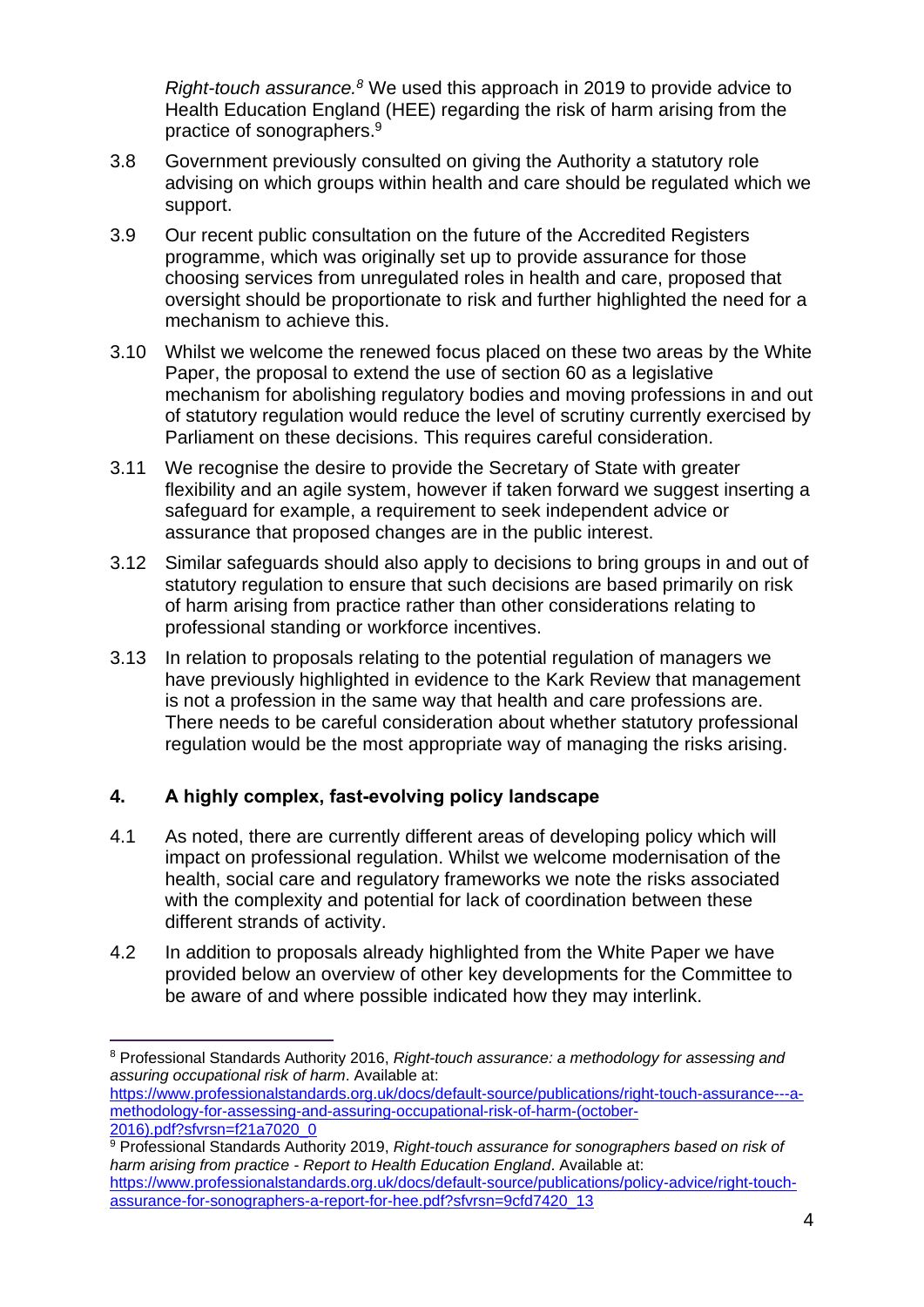### **Reforms to health professional regulator legislation**

- 4.3 Government is shortly due to consult publicly on proposals to make changes to the legislation of the nine health professional regulators covering their main functions (fitness to practise, registration and education and training) and governance. Government previously consulted in 2017/18 on a range of proposals drawing on the earlier Law Commissions Bill (2015) and our recommendations set out in *Rethinking regulation*. 10
- 4.4 In July 2019 Government published its response<sup>11</sup> to the consultation laying out plans to make changes to the regulators' legislation in some key areas. These included:
	- Introducing a new less adversarial fitness to practise (FtP) model across the health professional regulators
	- Making changes to regulator governance including implementing consistent duties across the regulators and replacing regulators Councils with smaller unitary Boards (we provided advice to the Department of Health on Board size and effectiveness in 2011<sup>12</sup>)
	- Providing regulators with powers to set their own operating procedures through rules.
- 4.5 The consultation has not yet been published. At this point in time, however, it seems likely that these proposals will include changes to fitness to practise proceedings that will allow regulators to make decisions about serious conduct and competence matters in private without a public hearing, in agreement with the professional.
- 4.6 The Government response to the consultation did not specify what oversight of fitness to practise decisions we would be given in a reformed system. Currently the Authority can challenge any decisions made by Panel hearings which do not protect the public using its section 29 appeal powers. Decisions made in private currently fall outside of our jurisdiction. Without changes to our legislation, extending the regulators' powers to decide all cases by consent could remove a significant tranche of cases from our oversight which we believe would reduce public protection.
- 4.7 The Secretary of State reiterated the Government's support for these reforms as part of the announcement on the outcome of the *Busting Bureaucracy* exercise in November 2020.<sup>13</sup> Some of the reforms are to be based on powers given to Social Work England.

[https://www.professionalstandards.org.uk/docs/default-source/publications/advice-to-ministers/board](https://www.professionalstandards.org.uk/docs/default-source/publications/advice-to-ministers/board-size-and-effectiveness-2011.pdf?sfvrsn=d1c77f20_12)[size-and-effectiveness-2011.pdf?sfvrsn=d1c77f20\\_12](https://www.professionalstandards.org.uk/docs/default-source/publications/advice-to-ministers/board-size-and-effectiveness-2011.pdf?sfvrsn=d1c77f20_12)

[https://www.gov.uk/government/consultations/reducing-bureaucracy-in-the-health-and-social-care-](https://www.gov.uk/government/consultations/reducing-bureaucracy-in-the-health-and-social-care-system-call-for-evidence/outcome/busting-bureaucracy-empowering-frontline-staff-by-reducing-excess-bureaucracy-in-the-health-and-care-system-in-england)

<sup>10</sup> Professional Standards Authority 2015, *Rethinking regulation*. Available at: [https://www.professionalstandards.org.uk/docs/default-source/publications/thought-paper/rethinking](https://www.professionalstandards.org.uk/docs/default-source/publications/thought-paper/rethinking-regulation-2015.pdf)[regulation-2015.pdf](https://www.professionalstandards.org.uk/docs/default-source/publications/thought-paper/rethinking-regulation-2015.pdf)

<sup>11</sup> Department of Health and Social Care 2019, *Promoting professionalism, reforming regulation - Government response to the consultation*. Available at:

[https://assets.publishing.service.gov.uk/government/uploads/system/uploads/attachment\\_data/file/820](https://assets.publishing.service.gov.uk/government/uploads/system/uploads/attachment_data/file/820566/Promoting_professionalism_reforming_regulation_consultation_reponse.pdf) [566/Promoting\\_professionalism\\_reforming\\_regulation\\_consultation\\_reponse.pdf](https://assets.publishing.service.gov.uk/government/uploads/system/uploads/attachment_data/file/820566/Promoting_professionalism_reforming_regulation_consultation_reponse.pdf)

<sup>12</sup> Professional Standards Authority 2011, *Board size and effectiveness: advice to the Department of Health regarding health professional regulators*. Available at:

<sup>13</sup> Department of Health and Social Care, *Busting bureaucracy: empowering frontline staff by reducing excess bureaucracy in the health and care system in England*. Available at: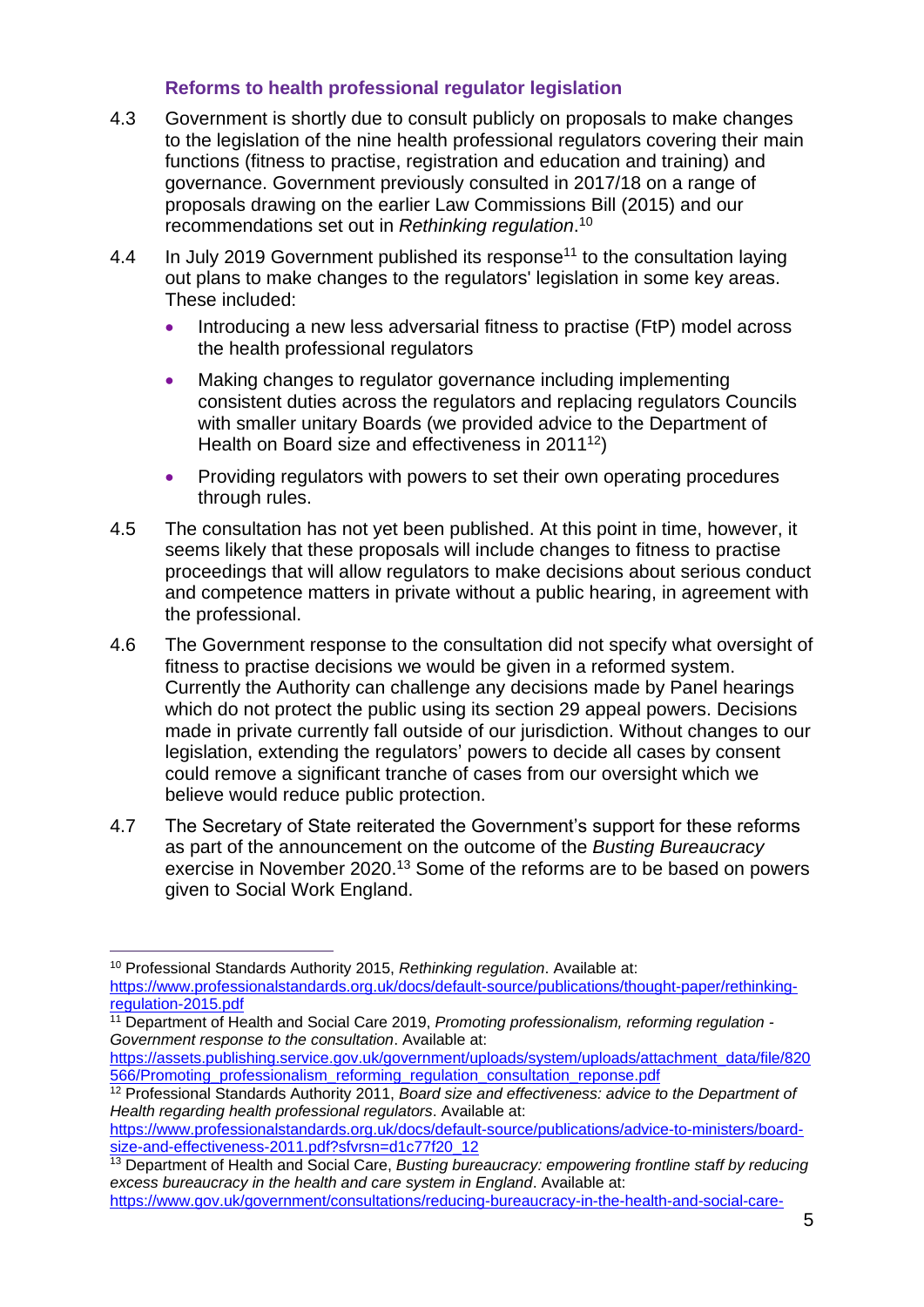- 4.8 Changes to the regulators' legislation are expected to be made sequentially starting with the General Medical Council (GMC) which will also be given responsibility for regulating Physician Associates and Anaesthesia Associates.
- 4.9 Whilst the Authority has concerns about certain aspects of proposals these changes to modernise regulators' legislation are long overdue. Their impact is likely to be significant and the opportunity to reform well should be seized. We hope they will receive the attention and scrutiny they deserve.

### **Reforms to the system for recognition of international qualifications and principles for domestic regulation of professions**

- 4.10 In parallel the Department for Business, Energy and Industrial Strategy (BEIS) is developing proposals for a new system to replace the (cross-sector) Recognition of Professional Qualifications Directive (RPQ) as well as principles to guide the domestic approach to regulation of professions. The UK was previously subject to the RPQ Directive as part of EU membership and it formed the basis of the approach to recognising professional qualifications.
- 4.11 BEIS issued a call for evidence in August 2020<sup>14</sup> seeking information to support their work. We understand that this covers four main areas:
	- Recognition of professional qualifications from other countries (to development a replacement for the RPQ and provide a framework for recognition arrangements with other countries following the end of the standstill arrangements with the EU)
	- Implementing UK trade agreements (removing barriers for regulators to enter into Mutual Recognition Agreements with regulators in other countries if they wish)
	- Recognition of professional qualifications in the UK Internal Market (ensuring professionals are able to move and operate across England, Wales, Scotland and Northern Ireland)
	- Domestic regulation of professions (proposed principles or duties for professional regulators to ensure a transparent and proportionate approach to domestic regulation of professions).
- 4.12 The Authority responded to the BEIS call for evidence in October 2020 highlighting the need for any approach to take account of the specific characteristics of health and social care professional regulation and the specific risks associated with different professions. We also called for alignment between BEIS and DHSC on different workstreams and to ensure clarity and certainty for regulators, employers, registrants and the public on the future policy framework.<sup>15</sup>

[system-call-for-evidence/outcome/busting-bureaucracy-empowering-frontline-staff-by-reducing](https://www.gov.uk/government/consultations/reducing-bureaucracy-in-the-health-and-social-care-system-call-for-evidence/outcome/busting-bureaucracy-empowering-frontline-staff-by-reducing-excess-bureaucracy-in-the-health-and-care-system-in-england)[excess-bureaucracy-in-the-health-and-care-system-in-england](https://www.gov.uk/government/consultations/reducing-bureaucracy-in-the-health-and-social-care-system-call-for-evidence/outcome/busting-bureaucracy-empowering-frontline-staff-by-reducing-excess-bureaucracy-in-the-health-and-care-system-in-england)

<sup>14</sup> Department of Business, Energy and Industrial Strategy, *Recognition of professional qualifications and regulation of professions: call for evidence*. Available at:

[https://www.gov.uk/government/consultations/recognition-of-professional-qualifications-and-regulation](https://www.gov.uk/government/consultations/recognition-of-professional-qualifications-and-regulation-of-professions-call-for-evidence)[of-professions-call-for-evidence](https://www.gov.uk/government/consultations/recognition-of-professional-qualifications-and-regulation-of-professions-call-for-evidence)

<sup>15</sup> Professional Standards Authority 2020, *Response to Department for Business Energy and Industrial Strategy call for evidence on recognition of qualifications and regulation of professions in the UK*. Available at: [https://www.professionalstandards.org.uk/docs/default-source/publications/consultation](https://www.professionalstandards.org.uk/docs/default-source/publications/consultation-response/others-consultations/2020/authority-response-to-beis-consultation-on-recognition-and-regulation-of-professions.pdf?sfvrsn=3a4f7620_4)[response/others-consultations/2020/authority-response-to-beis-consultation-on-recognition-and](https://www.professionalstandards.org.uk/docs/default-source/publications/consultation-response/others-consultations/2020/authority-response-to-beis-consultation-on-recognition-and-regulation-of-professions.pdf?sfvrsn=3a4f7620_4)[regulation-of-professions.pdf?sfvrsn=3a4f7620\\_4](https://www.professionalstandards.org.uk/docs/default-source/publications/consultation-response/others-consultations/2020/authority-response-to-beis-consultation-on-recognition-and-regulation-of-professions.pdf?sfvrsn=3a4f7620_4)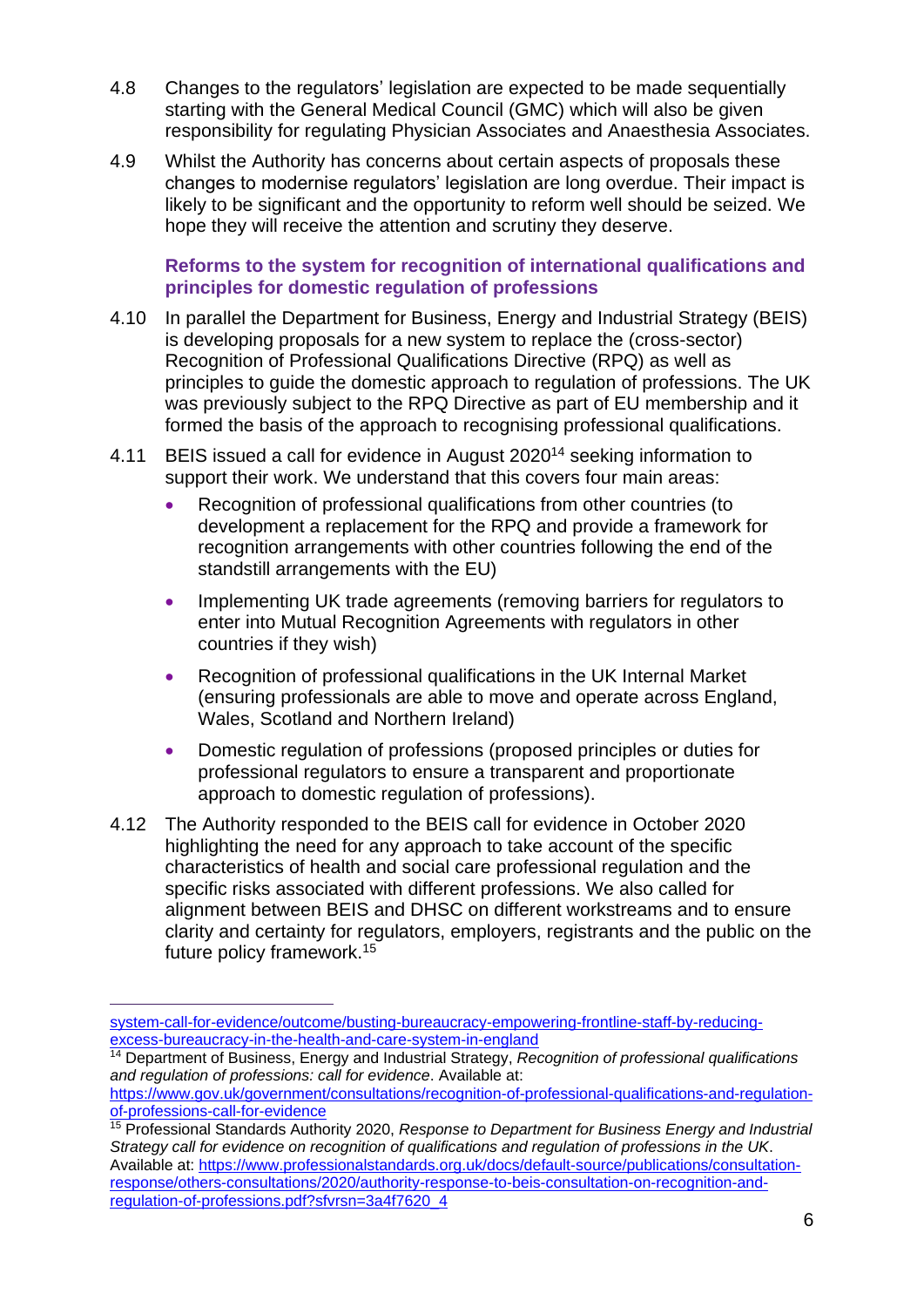4.13 Whilst the BEIS work is cross-sector we remain concerned to ensure that there is full consideration of the potential overlap between this work, the ongoing work by DHSC to reform professional regulation and the proposals within the White Paper.

**Changes to the Accredited Registers programme for unregulated health and care occupations** 

- 4.14 Our Accredited Registers (AR) programme provides the only system designated by legislation for independent oversight of health and care roles that are not subject to statutory regulation. These includes roles that are key to mental health provision; around 55,000 counsellors and psychotherapists can currently display our quality mark. Other roles included in the programme are sports therapists, public health practitioners, sonographers and foot health practitioners amongst many others. The scheme offers assurance to the public as well as employers, commissioners or GPs who may wish to refer patients on, about the practitioners on these registers.
- 4.15 We recently concluded a public consultation as part of a strategic review of the AR programme. Our plans are also designed to ensure that the programme can help deliver NHS workforce aims, as set out in the NHS Long Term Plan for England. We think that assurance of the new roles that are being introduced, such as care co-ordinators and psychological support workers, is essential to ensure assurance about standards of this expanding workforce and are currently working with NHS England/Improvement, Health Education England and others to achieve this.
- 4.16 We have been grateful to have input from Government and other stakeholders on how the programme might develop in the future to support mutual objectives around providing assurance for unregulated groups and protecting the public. The Covid-19 pandemic has further highlighted the importance of recognising all roles within health, and we need continued support and recognition from employers for the programme to be effective. We also think that it is essential for Accredited Registers to be able to access enhanced DBS and other safeguarding checks.
- 4.17 We believe that any thinking about how the structure of professional regulation might develop in the future must include consideration of the role currently played by the AR programme in mitigating the risks associated with unregulated practitioners. This is particularly important when thinking about which professions should move in and out of statutory regulation and how regulators might be reconfigured if this occurs.

### **Proposals to provide the Healthcare Safety Investigations Branch with safe space investigation powers**

- 4.18 We note the proposals within the White Paper to place the Healthcare Safety Investigations Branch on an independent, statutory footing and provide it with powers to conduct safe space investigations.
- 4.19 We recognise that there is great support for the safe space model and we agree that a focus on learning and providing a safe and supportive environment is a key part of encouraging staff to speak up to improve patient safety.
- 4.20 We would however sound a note of caution to the Committee on the need to ensure that these proposals are sufficiently joined up with equally important